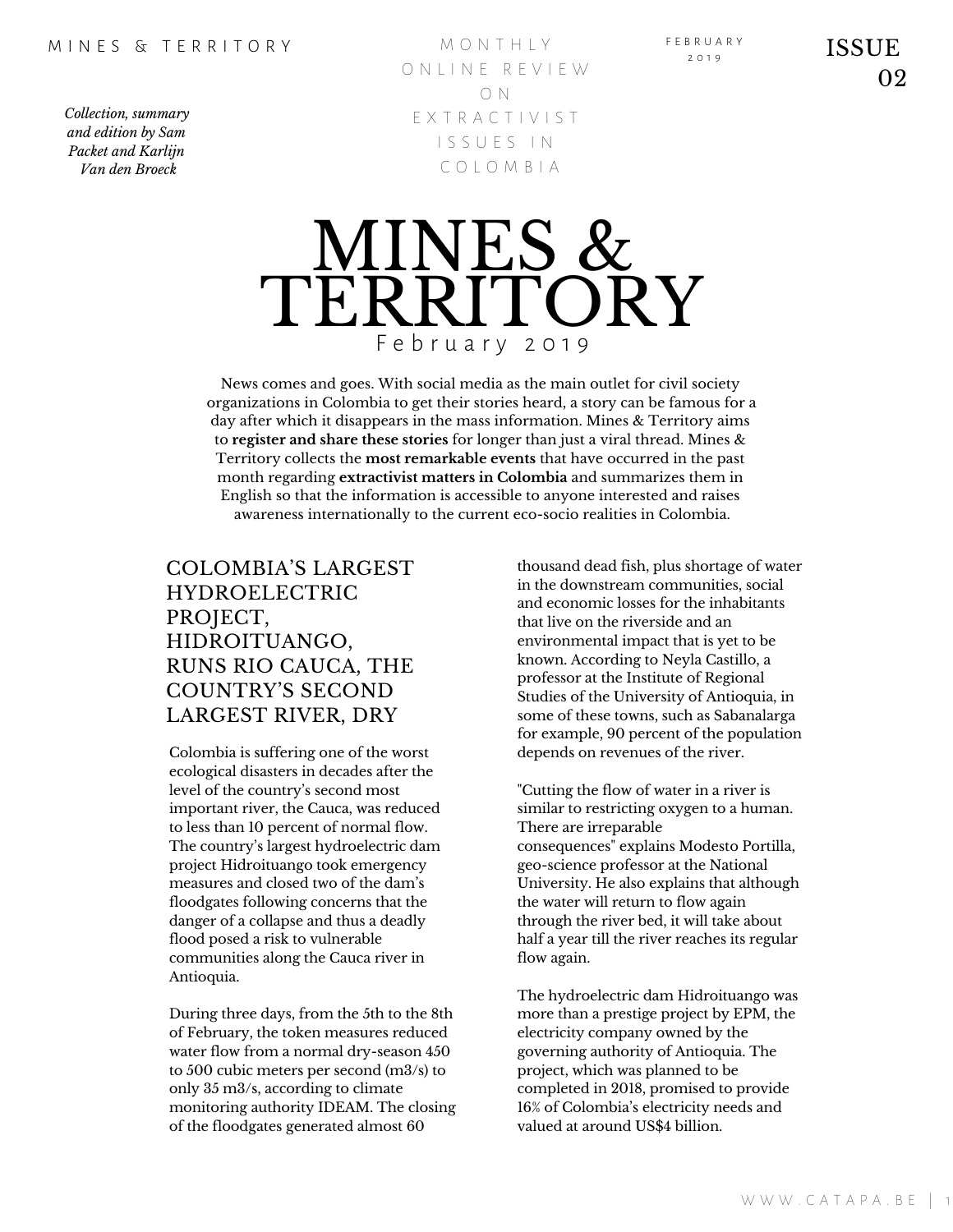#### M I N F S & T F R R I T O R Y

*Collection, summary and edition by Sam Packet and Karlijn Van den Broeck*

M O N T H L Y O N L I N E R E V I E W O N E X T R A C T I V I S T I S S U E S I N C O L O M B I A

However, in April last year landslides in the region blocked a tunnel of the dam. The hydroelectric plant reservoir floods a surface of 11,120 acres. The area was supposed to be cleared of trees and vegetation but experts say the company failed to perform this task which led to the dam's partial collapse. As two of the exits in the engine room were blocked at that time, the reservoir began to fill. EPM was running a race against time to raise the level of the embankment to prevent a catastrophic flood. The company was successful in increasing the dam's height but the foregoing alert, however, displaced thousands of people in the lowlying regions in the river's path. According to Rios Vivos, an environmental activist group, at least 5 social leaders have already been killed as since the construction of the dam in 2010 local criminal groups have gained in influence in the region.

EPM proclaims to take the necessary measures to reduce the ecological impact as much as possible. The company also points out that despite the current situation of the project, the Hidroituango project is expected to generate energy from the year 2021. Rios Vivos however obtains for a dismantling of the dam to give the river back it's natural stream. Other experts argue that it would be better to invest in smaller dams along small rivers to reduce the social and ecological impact.

The crisis and subsequent response has once again put EPM in the spotlight and has led to public outcry across social media. Posting under hashtags like #hidroituangocrimenambiental and #YoSoyRioCauca, many Colombians continue to question whether the project will be worth the human and environmental toll it has caused and will cause in the region.

ANLA, Colombia's environmental licensing authority, has already opened sanctions against EPM for failing to protect the ecological basin located below the dam.

F E B R U A R Y 2 0 1 9

*The Cauca River starts in the country's most important watershed known as the Colombian Massif. The river has a length of 1350 kilometers and separates two of the country's three major mountain ranges eventually passing through a massive wetlands area before it joins with the country's largest river La Magdalena.*

*Sources: PORTAFOLIO '¿Qué impactos socioeconómicos deja la crisis en Hidroituango'; MOVIMIENTO RÍOS VIVOS 'No en nuestro nombre'; RADIO NACIONAL DE COLOMBIA 'El río Cauca: un patrón agonizante'; EL ESPECTADOR 'Los enredos jurídicos tras la sequía del Cauca'; THE BOGOTA POST 'Cauca river recedes as Hidroituango dam closures threaten environmental catastrophe'; MONGABAY 'Colombia's disaster-ridden hydropower project runs second largest river dry'*

## START OF THE WEBINARS ON POST-EXTRACTIVISM IN LATIN AMERICA BY YES TO LIFE NO TO MINING

The first of YLNM's free 'Life After Mining' webinar series focused on the emergence of people-led resistance and alternatives to mining in Latin America.

*"What steps has the continent taken? What are some of the strategies being applied at a local level to declare mining-free territories? What are some of the alternatives being built bottomup that tackle the extractive model?"* were only some of the few questions that were addressed during the first webinar with the contribution of Latin American experts and community leaders from Argentina, Ecuador and Colombia.

For more info about upcoming webdinars surf to http://www.yestolifenotomining. org/life-mining-register-2019-ylnmwebinar-series/

ISSUE 02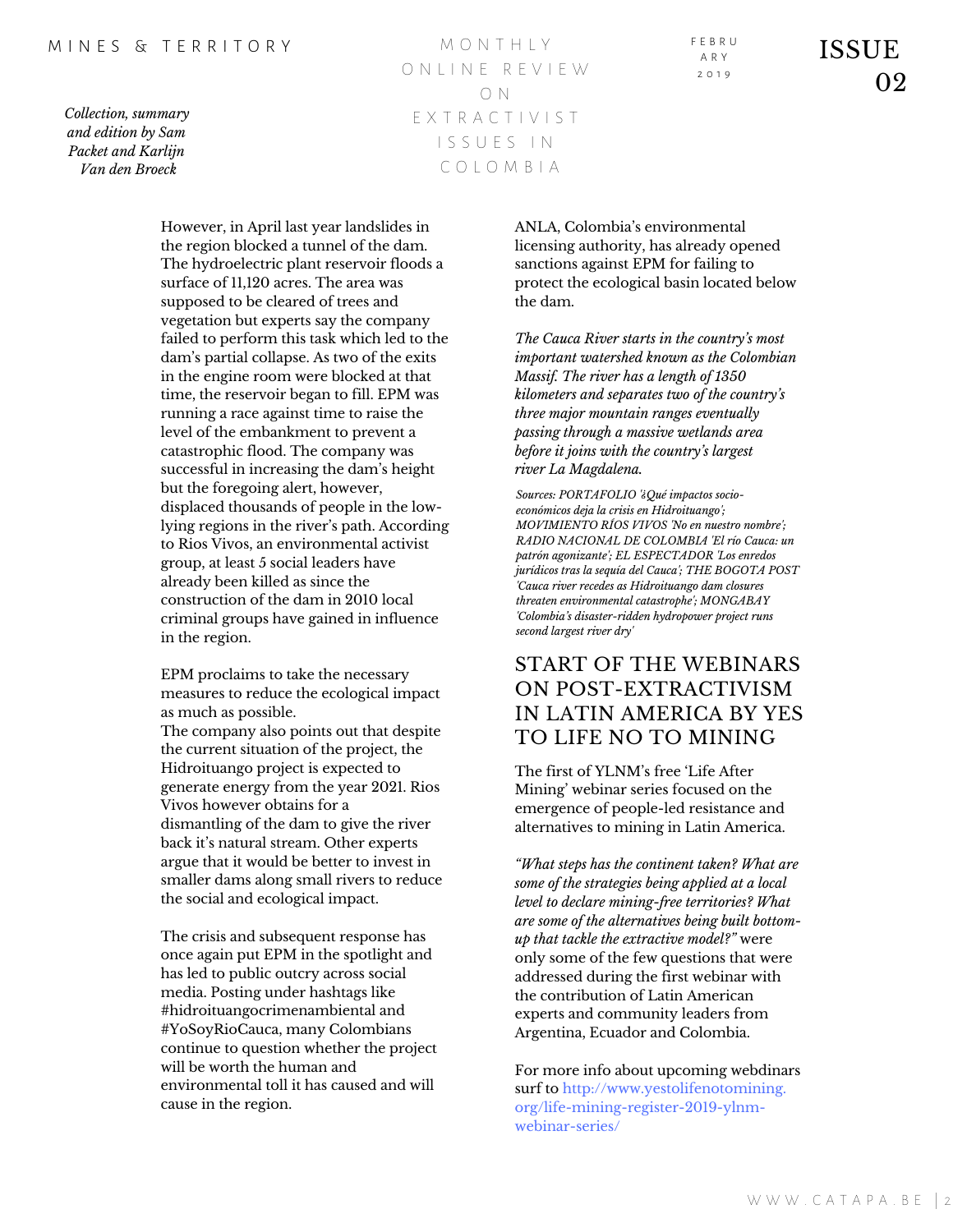M O N T H L Y O N L I N E R E V I E W O N E X T R A C T I V I S T I S S U E S I N C O L O M B I A

F E B R U A R Y 2 0 1 9

ISSUE 02

## ANGLOGOLD ASHANTI PROLONGS A BUDGET OF \$ 75 MILLION US DOLLAR FOR ITS OPERATIONS IN COLOMBIA IN 2019

Felipe Márquez, president of AngloGold Ashanti Colombia, affirms that they will remain in Colombia even though their mining operation has been suspended by two municipalities, Cajamarca and Jerico.

Marquez informs that the company reserves an investment budget of between US \$ 70 and US \$ 75 million to continue exploration activities in the projects of Gramalote (gold) and Quebradona (copper) above all. "It is a year in which we hope to advance in both projects. In Gramalote the task is to continue with the resettlement phase and the consistency plan with the artisanal miners. And in Quebradona, we hope to settle first basement and to obtain the environmental license."

Regarding the mining prohibitions through the agreements by the municipal councils and the prior consultations set up by the communities, the businessman claims that anti-mining groups cannot put people against the wall and pressure them to choose between extractive activity and other activities. He condemns activist groups to have ties with politics (funny indignation though, as if Anglogold Ashanti has no ties with politics) and argues that they only seek to impose the false paradigm that if there is a mining operation, no other economic activity can be developed.

"He argues that studies they've done have proved that the majority of the population in those cases wants a coexistence between mining and agricultural activities. "

He furthermore affirms that the national interest in mining and the support of the Constitutional Court luckily opens their way to further mining possibilities by judging "correctly" that municipalities are not allowed to prohibit mining activities. "Although, mining projects must be developed with dialogue and consensus, it is still a collective acceptance", according to the Márquez. He supports a debate with all stakeholders to put the points around impact and mitigation on the table for discussion.

As far as the Colosa project in Cajamarca is concerned, he says that there are no further plans on the table. "We do not yet have the required permits within reach. Moreover, the people of Cajamarca are not yet ready for our return. The consulta popular has left wounds, which we also have to learn from. Although the decision of the

Constitutional Court might possibly give us the green light to return, it is not yet time to do so."

*Source: PORTAFOLIO ''Destinamos US\$75 millones para la operación en 2019'*

## PUBLICATION OF DUQUES NATIONAL DEVELOPMENT PLAN

#### **Mining and agriculture**

President Duques National Development Plan 2018-2022 confirms openly its neoliberal vision on economic growth. After reading chapters as "Farmland as progress: an alliance to boost the development and productivity of rural Colombia" and "Pact for mining-energy resources for sustainable growth and the expansion of opportunities" we can assure that Colombia is are facing another deepening of the extractive - and agroindustry.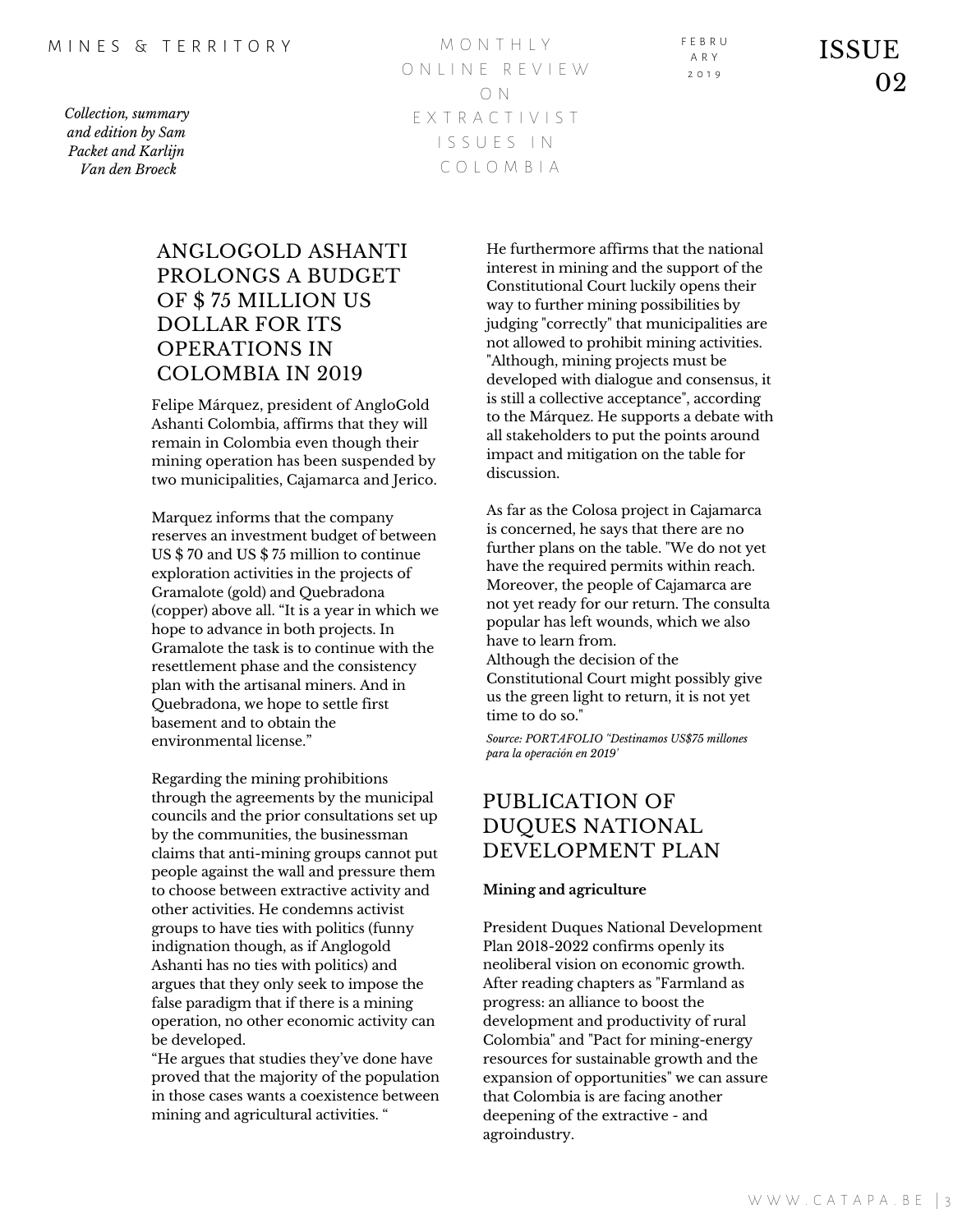#### M I N F S & T F R R I T O R Y

*Collection, summary and edition by Sam Packet and Karlijn Van den Broeck*

M O N T H L Y O N L I N E R E V I E W O N E X T R A C T I V I S T I S S U E S I N C O L O M B I A

With an economy based on the exploitation of resources, Colombia was shaped as a pilgrimage country for big capital, which deepened an economic and political dependence on the countries that dominate markets and power relations worldwide. Nonetheless, it's exactly the importance of this same sector that is justified once again in the bases of the PND as one that attracts more foreign investment and promotes territorial development. Under the sophism of "a regulated and responsible use of the soil", the PND opens the doors to expand the mining frontier even more. Therefore, primary goods such as coal, gold, petroleum, palm oil, sugar cane and banana, particularly, are the most promoted.

Additionally, the extractive model is deepened and 'perfected', with the facility that mining-energy companies can cancel a mayor part (up to 50% according to some experts) of their taxations through the execution of social projects in the regions. This can be seen as a facilitation for extractive and polluting companies to improve their relations with the opposing communities.

In short: the construction of roads, potable water projects, construction of schools or health posts, which is supposed to be the responsibility of the State, will be more frequently executed under the direction of multinationals with their corporate logo.

The agrarian and rural development aspects in the PND are mainly resumed in the pact for entrepreneurship. The main core of the country's vision on agriculture can be defined as a pact of inequality for the peasantry and power for the big industries and landowners in the country.

#### **Environmental management**

Another consequence of the NDP seems to be the militarization of environmental management. This measure does not seem to focus on ecological protection but rather on replacing illegal mining activities with others that are legal in the sense of being granted by the State. The measures in national security and defense of natural resources will be in hands of a force called "Integral Environmental Protection" formed by military and police forces, coordinating with the environmental authorities. In this way, police and soldiers are supposed be the new protectors of "biodiversity".

Summarized, the new PND fails to straighten the economy, does not attack structural problems or accelerate the transition to clean energies. This only predicts more years of mining, industrial soil-exhausting agriculture and huge profits for large companies.

*Source: BLOGS EL ESPECTADOR 'Gudynas Eduardo' ~ Se militariza la gestion ambiental y territorial?'; LA SILLALLENA 'El Plan Nacional de Desarrollo no es un "pacto por Colombia" sino por el extractivismo'; RADIO MACONDO 'El campo en el Plan Nacional de Desarrollo: Se institucionaliza el atraso'*

## ANGLOGOLD ASHANTI'S ILLEGAL MINING CONTINUES IN JERICÓ

On the 26th of January, the Town Hall of Jericó suspended the mining activities of the Quebradona Mining Company. The daughter company of Anglogold Ashanti previously ignored the 010 Agreement from the Municipality Council, which prohibited all metal mining activities since December, 2018.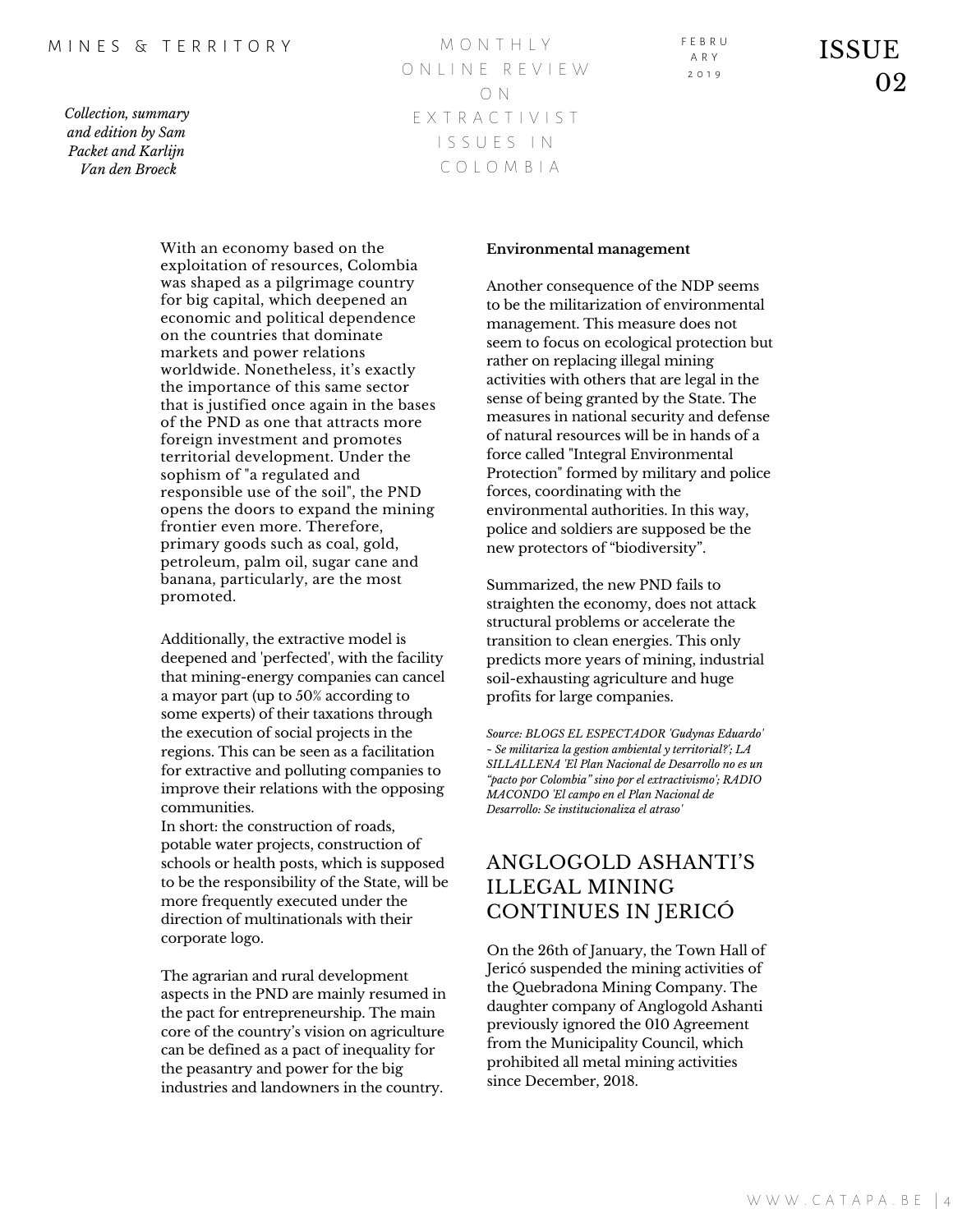M O N T H L Y O N L I N E R E V I E W O N E X T R A C T I V I S T I S S U E S I N C O L O M B I A

The Mayor passed the suspension order to the environmental authority that is in charge of sanctions and regulations of concerning issues: the Autonomous Regional Corporation- Corantioquia. The Corporation received the order, studied the situation and decided that the mining company was using the water through legitimate concession. Therefore, it did not find any merit on taking any sanctioning decisions against the company so they ended up ignoring the decision of the Mayor.

The position of Corantioquia has been questioned as they ignored the Municipality's decision oriented towards the protection of ecological and cultural patrimony of Jericó. Additionally, the 010 Agreement has not been invalidated by the only competent authority that could do so: the Administrative Court of Antioquia. However, AngloGold Ashanti, shielded by the Corporation and its questionable decision-making, has continued with the illegal mining activities.

*Sources: YES TO LIFE NO TO MINING 'Anglogold Ashanti's illegal mining continues in Jericó, Colombia'; EL TIEMPO 'Corantioquia levantó medida preventiva que suspende minería en Jericó'*

## PIPE LEAK RESULTS IN ENVIRONMENTAL EMERGENCY IN ACACIAS, META PROVINCE

The communities of Acacias, Meta denounced an environmental emergency after the rupture of a pouring pipe from the oil company Ecopetrol in the village of La Unión, where the leak contaminated at least 900 m² of wetlands. Local farmers blamed Ecopetrol's delay in its reaction to the environmental emergency given that the oil company waited more than nine hours to start repairing the pipeline after the owner of the property informed the company. The facts were reported to the Corporation for environmental issues in the area (Cormacarena), however, the farmer corporations did not receive a response

It's not the first time a leak provokes environmental damage in the area. According to the fishermen, there is proof of a raised fish mortality due to contamination with crude oil.

from the environmental authority.

*Source: CONTAGIRADIO 'Ruptura de tubo de ecopetrol generó emergencia ambiental en Acacias, Meta'*

# FOREST-FIRE DESTROYS

The fire remained four days, from Tuesday 7th of February till Sunday 10th. Firefighters, peasants and indigenous tribes made efforts to extinguish the forest fire that occurred in the village of Tabor, municipality of Güicán, Boyacá.

The access to the burning area was only possible in vehicle until a certain part. The firefighters had to walk the rest of the passage, a mountain range which delayed them 10 to 12 hours.

According to preliminary reports, the estimated loose of about 2,129 hectares of Paramo vegetation due to the fire would be classified as the worst and largest natural disaster in the Cocuy Natural Park. The area that was affected is part of the U'wa indigenous tribe settlement and authorities presume that an individual started the fire as a result of a "controlled burning" in order to prepare the crop season. *Source: EL TIEMPO 'Incendio afectó 2.000 hectáreas el*

*Nevado del Cocuy'*

## 2.000 HECTARES IN 'EL NEVADO DEL COCUY'

F E B R U A R Y 2 0 1 9